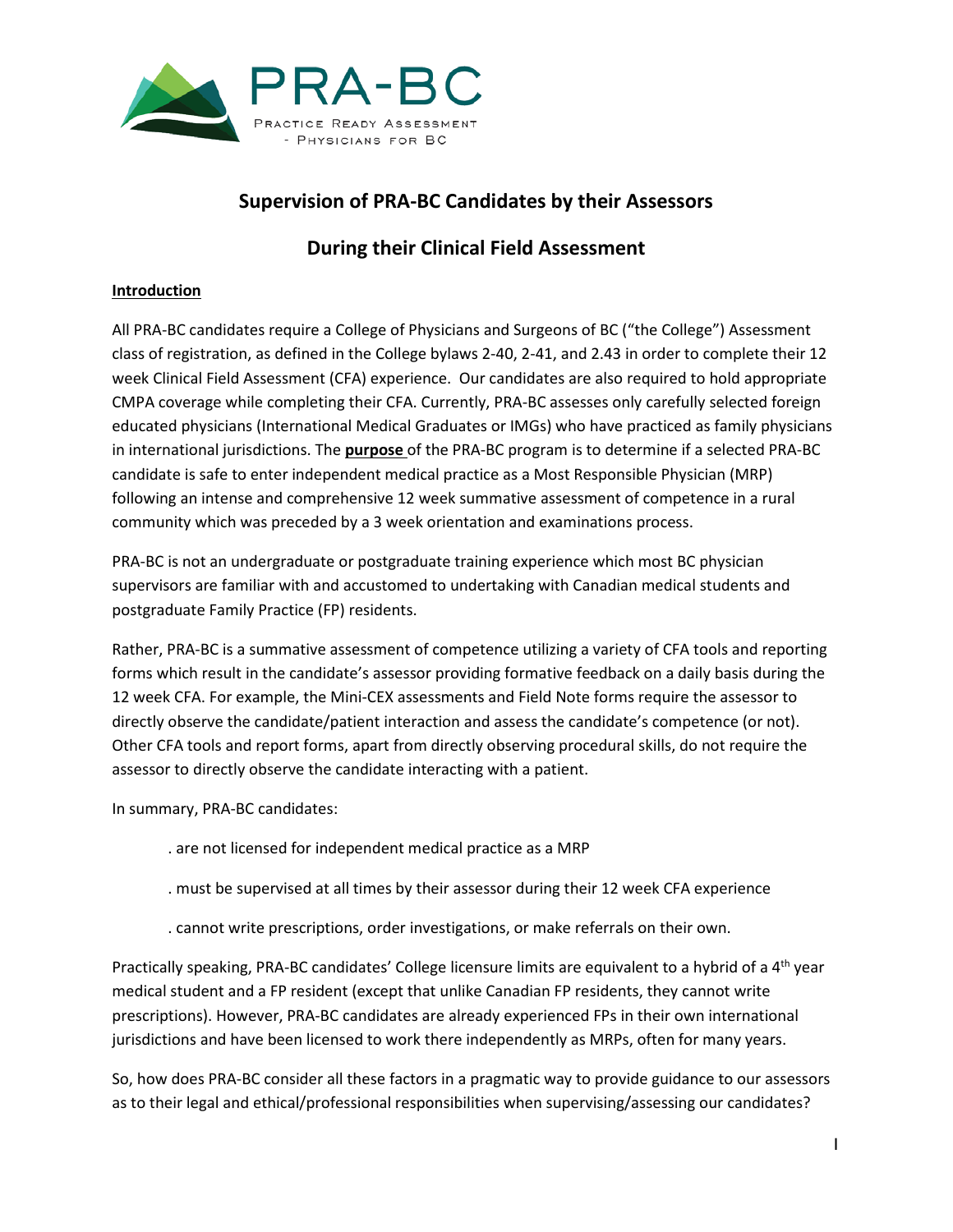

Whatever PRA-BC recommends to our assessors, it must be congruent with the College's requirements for supervisors and yet be pragmatic to recognize that all PRA-BC assessors are physicians who run very busy medical practices. Additionally, it must reflect CMPA guidance on physicians' duties and responsibilities, including delegation of responsibility.

The Program outlines a concept of "the length of the supervision leash" to assist our assessors with understanding the nature of our summative assessment processes and to enable them to use their own clinical judgment and comfort level as to whether or not they need to sit in on every patient consult with the candidate. How can they be technically supervising PRA-BC candidates at all times and yet not sitting in on every patient/candidate encounter?

#### **A Pragmatic and Practical Approach to Supervising/Assessing a PRA-BC Candidate**

During the first 2 to 3 weeks while the assessor is getting to know their candidate's abilities and skill set, it is suggested that the candidate and assessor see patients together for the most part, with the assessor using his/her judgment to allow the candidate to see a few patients initially alone, enabling them to do the intake and assessment, and then presenting the case to the assessor, who would normally do his/her own assessment (with the patient present) before the patient leaves the clinic.

It goes without saying that the assessor must first introduce the candidate to his/her patient and obtain verbal consent from the patient to allow the candidate to consult with them alone. In most cases, the assessor will tell the patient that they will come back to see the patient with the candidate "in a few minutes".

The "length of the supervision leash" can gradually increase as the assessor's discretion, so that by week 6 or 7, the candidate may be seeing many patients alone prior to the assessor then entering the examination room and doing his/her own assessment with the patient present.

It is understood that when the assessor is specifically using the Mini-CEX assessment and completing its forms or using Field Notes to assess one of the candidates' 8 Sentinel Habits, he/she must be present and directly observing the patient/candidate interaction in order to conduct a proper assessment and complete the assessment tools. Normally, this would involve completing at most 1 or 2 Field Notes most days and 2 Mini-CEX forms per week.

It is quite common in a busy practice for the assessor to be seeing a patient alone while the candidate is seeing a second patient alone. Often, in the final 6 weeks of the CFA, if the assessor is tied up with their patient and the candidate has finished their consult, and there is no need for the patient to receive a prescription or go for blood work or imaging studies, or to be referred, the candidate may, if having previously been granted permission by the assessor, discharge the patient from the clinic without the patient having been seen in detail by the assessor. However, in these instances, the assessor must sit down with the candidate at the first available opportunity, but no later than the end of the same clinic session, to review the candidate's clinical findings and recommended treatment/follow-up plan. If the